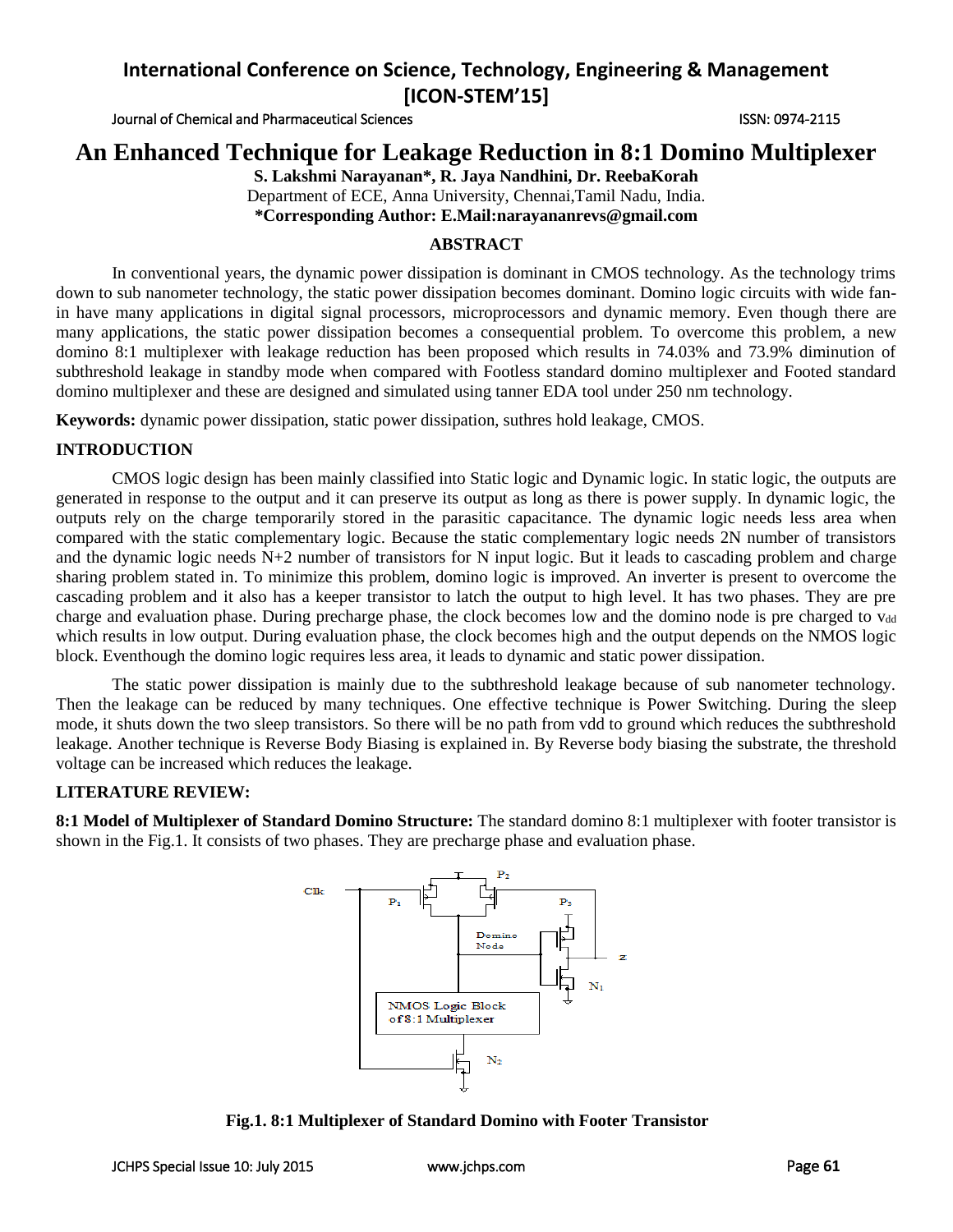### Journal of Chemical and Pharmaceutical Sciences ISSN: 0974-2115

During precharge phase, the clock is low and the transistors  $P_1$  and  $N_2$  are switched ON and OFF respectively. As a result the domino node is precharged to vdd and the output node Z is low. In evaluation phase, the clk is high and the transistors  $P_1$  and  $N_2$  are switched OFF and ON respectively. At the beginning of evaluation phase, the transistor  $P_2$  is switched ON because of the feedback of precharge phase output and this leads to contention i.e. the transistor  $P_2$  is trying to charge the domino node but at the same time the NMOS logic block is trying to discharge the node which leads to delay.

**8:1 Multiplexer of Standard Domino without Footer Transistor:**The standard domino 8:1 multiplexer without footer transistor is shown in the Fig.2. It comprises of two phases which are precharge phase and evaluation phase.

During precharge phase, the clk is low and the transistor  $P_1$  is switched ON. As a result the domino node is precharged to vdd and the output node Z is low. During evaluation phase, the clk becomes high and the transistors  $P_1$  is turned OFF. At the starting of evaluation phase, the transistor  $P_2$  is turned ON because the precharge phase value 0 is given as feedback to the transistor  $P_2$  and this leads to contention i.e. the NMOS logic block is trying to discharge the node but the transistor  $P_2$  is trying to charge the domino node simultaneously that is the drawback which increases the delay time but the required number of transistors is less than the 8:1 Mux of Standard Domino with Footer Transistor.



**Fig.2. 8:1 Multiplexer of Standard Domino without Footer Transistor**

## **PROPOSED WORK**



**Fig.3. 8:1 Domino Multiplexer with Leakage Reduction**

A new technique for leakage reduction in 8:1 Domino Multiplexer is shown in the Fig.3. It has two modes. They are active mode and standby mode. During active mode, the sleep is low and sleepb is high and the transistors  $P_5$  and  $N_2$ are in ON condition. During precharge phase, the clk becomes low and the transistor  $P_1$  gets switched ON and  $N_3$  gets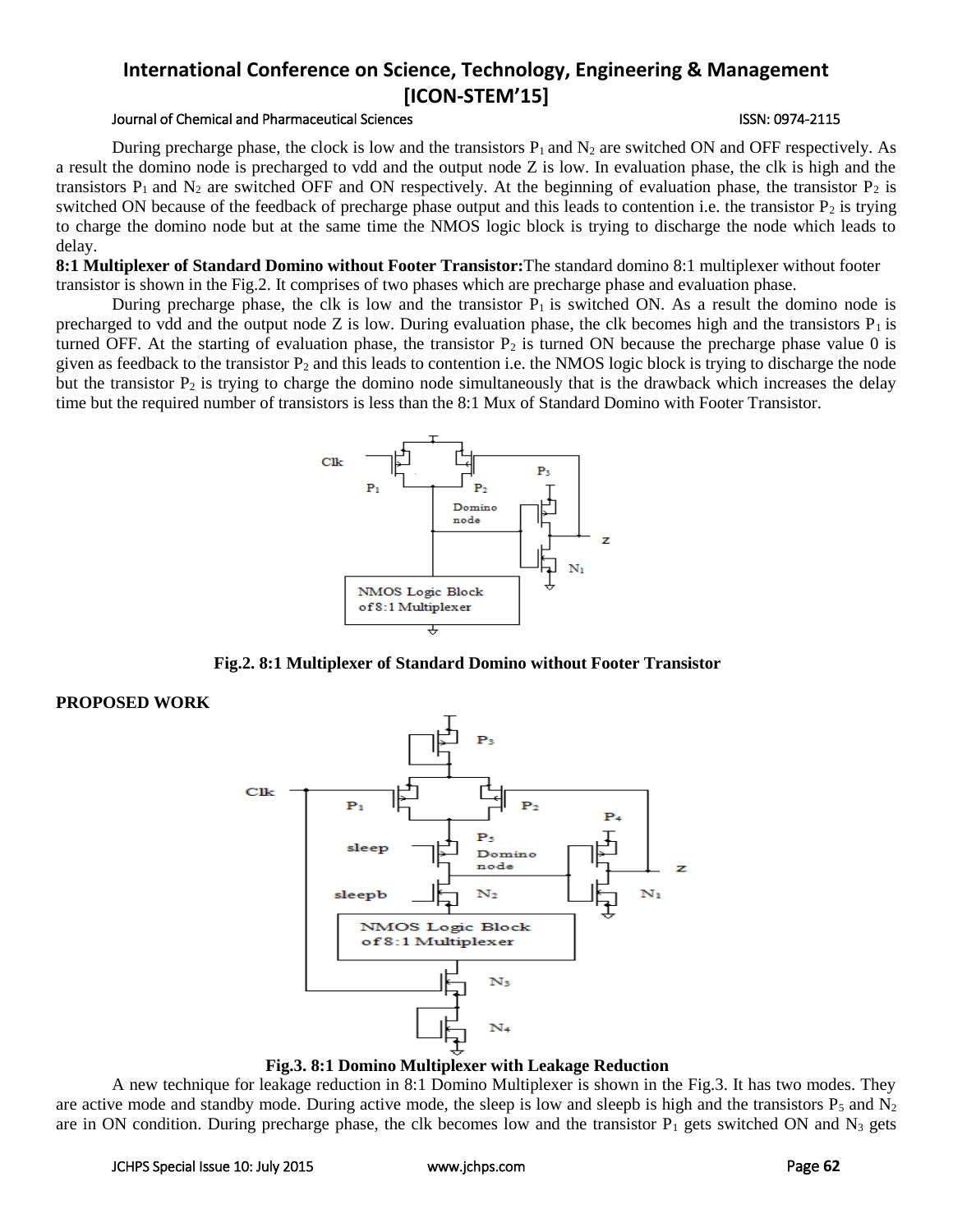## Journal of Chemical and Pharmaceutical Sciences **ISSN: 0974-2115** ISSN: 0974-2115

turned OFF. As a result, the domino node is precharged to vdd and the output node Z is low. During evaluation phase, the clk becomes high and the output Z depends on the NMOS logic block. During standby mode, the sleep is high and sleepb is low and the transistors  $P_5$  and  $N_2$  are in OFF condition. Because of this, the stacking effect is created and it provides resistance between the power supply and ground which reduces the subthreshold leakage and the diode connected transistors are also used to reduce the leakage in sleep mode.

## **RESULTS AND CONCLUSION**

**Results:** The proposed system is designed and simulated using tanner EDA tool under 250nm technology which is shown in the Fig.4 and Fig.5.





**Fig.4. Schematic of proposed System**

**Fig.5. Simulation Result of Proposed System**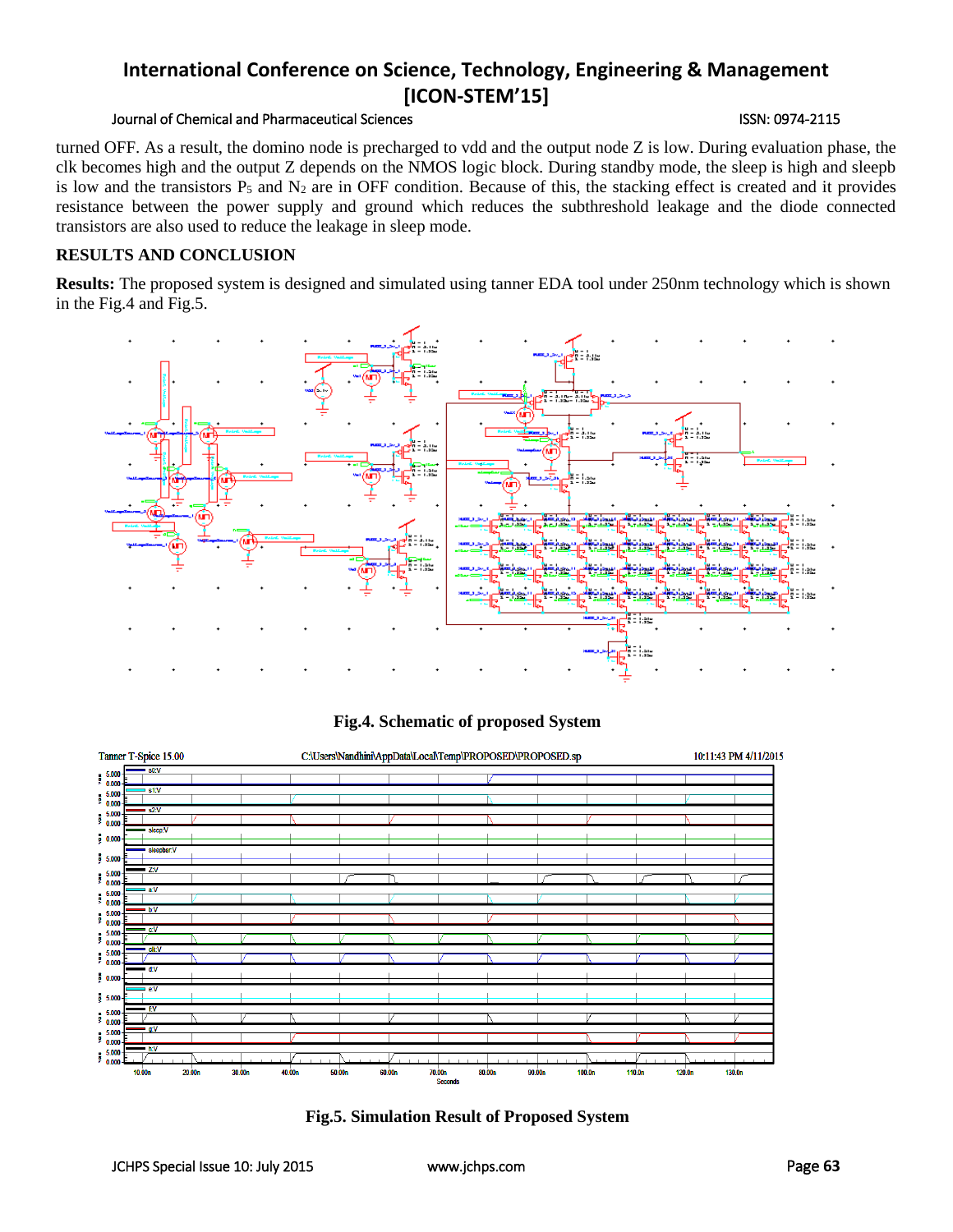## Journal of Chemical and Pharmaceutical Sciences **ISSN: 0974-2115** ISSN: 0974-2115

The table 1 and 2 infers that the power consumption of proposed system is more in active mode and less in standby mode which is shown in the Fig.6 and Fig.7. Then the subthreshold leakage is more in active mode but very much less in standby mode which is shown in the Fig.8 and Fig.9. But the drawback is that the proposed system leads to minimum delay which is shown in the table 3 and Fig.10.

| S.No.                       | <b>Various Domino Logics</b>                         | <b>Power Consumption in</b><br><b>Active Mode</b> | <b>Power Consumption in</b><br><b>Standby Mode</b> |
|-----------------------------|------------------------------------------------------|---------------------------------------------------|----------------------------------------------------|
|                             | Standard Domino 8:1 Mux<br>with Footer Transistor    | $4.80e-4$ W                                       | $1.401e-2$ W                                       |
| $\mathcal{D}_{\mathcal{L}}$ | Standard Domino 8:1 Mux<br>without Footer Transistor | $1.299e-3$ W                                      | $1.412e-2$ W                                       |
| 3.                          | Proposed System                                      | $7.33e-4$ W                                       | $1.153e-2$ W                                       |









**Fig.7.Comparison Graph of Power Consumption in Standby mode**

| Table.2. Comparison table of subthreshold leakage in active and standby mode |
|------------------------------------------------------------------------------|
|                                                                              |

| S.No. | <b>Various Domino Logics</b>                         | <b>Subthreshold Leakage in</b><br><b>Active Mode (pA)</b> | <b>Subthreshold Leakage in</b><br><b>Standby Mode (pA)</b> |
|-------|------------------------------------------------------|-----------------------------------------------------------|------------------------------------------------------------|
|       | Standard Domino 8:1 Mux<br>with Footer Transistor    | 103.5                                                     | 28.88                                                      |
| 2.    | Standard Domino 8:1 Mux<br>without Footer Transistor | 134.5                                                     | 28.75                                                      |
| 3.    | Proposed System                                      | 443.6                                                     | 7.5                                                        |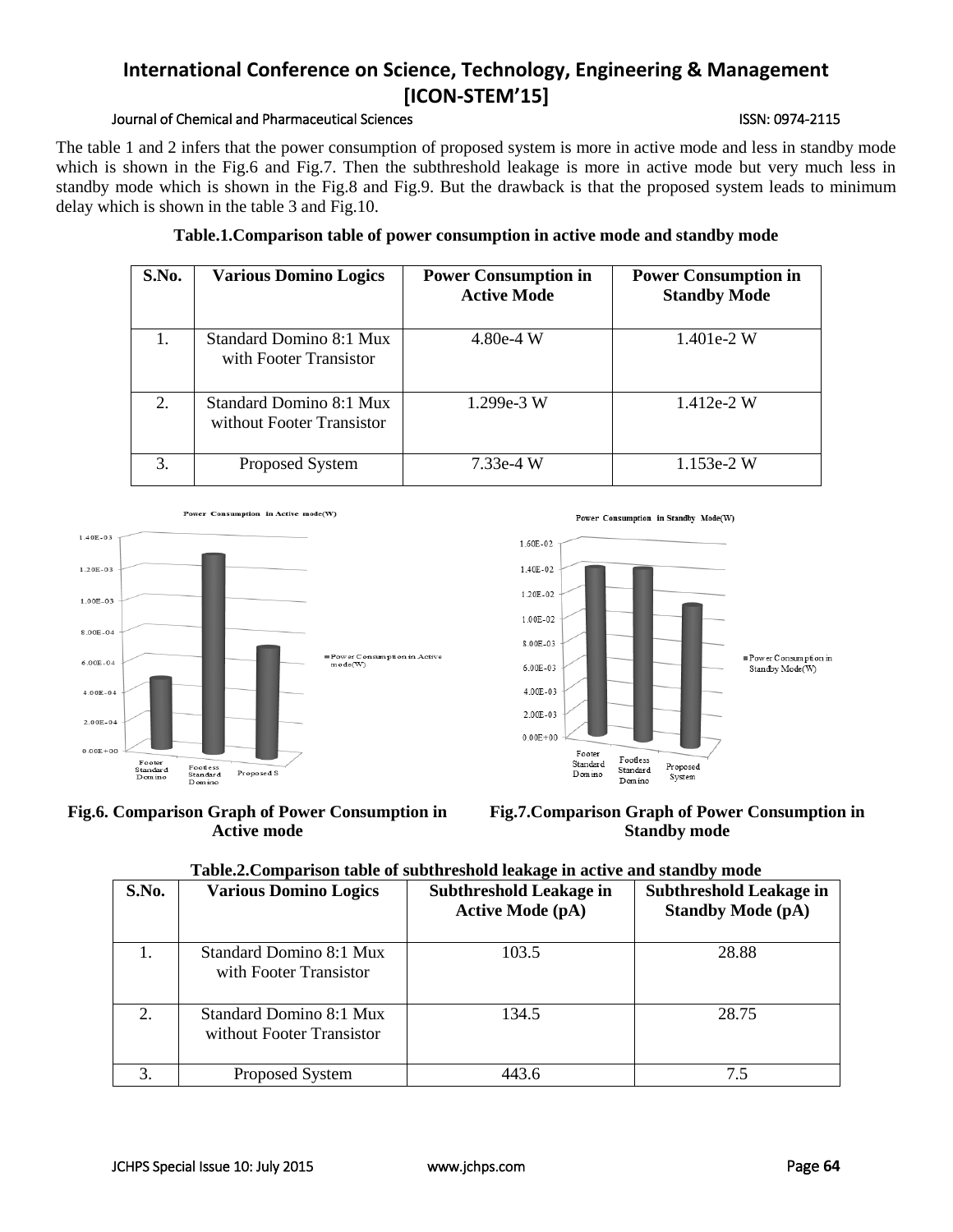30

25

20

15

 $10$ 

5

 $\theta$ 

Footer

Domino

Logic

Footless

Domino

Logic

#### Journal of Chemical and Pharmaceutical Sciences ISSN: 0974-2115

**■ Subthreshold Leakage** 

in Standby Mode(pA)

Subthreshold Leakage in Active mode







Proposed

System

Subthreshold Leakage in Standby Mode(pA)

| S.No. | <b>Various Domino Logics</b>                      | Delay time in<br><b>Active Mode (ns)</b> |
|-------|---------------------------------------------------|------------------------------------------|
|       | Standard Domino 8:1 Mux with Footer Transistor    | 30.23                                    |
|       | Standard Domino 8:1 Mux without Footer Transistor | 30.32                                    |
|       | Proposed System                                   | 30.67                                    |





### Delay time in ns

## **Figure.10.Comparison Graph of Delaytime for Various Domino Logics**

### **CONCLUSION**

Wide fan-in domino multiplexer is used in home stereo applications, microprocessors and digital signal processing. But it has both static power dissipation as well as dynamic power dissipation. In conventional years, the dynamic power dissipation is dominant but nowadays the static leakage becomes dominant because of the subnanometer